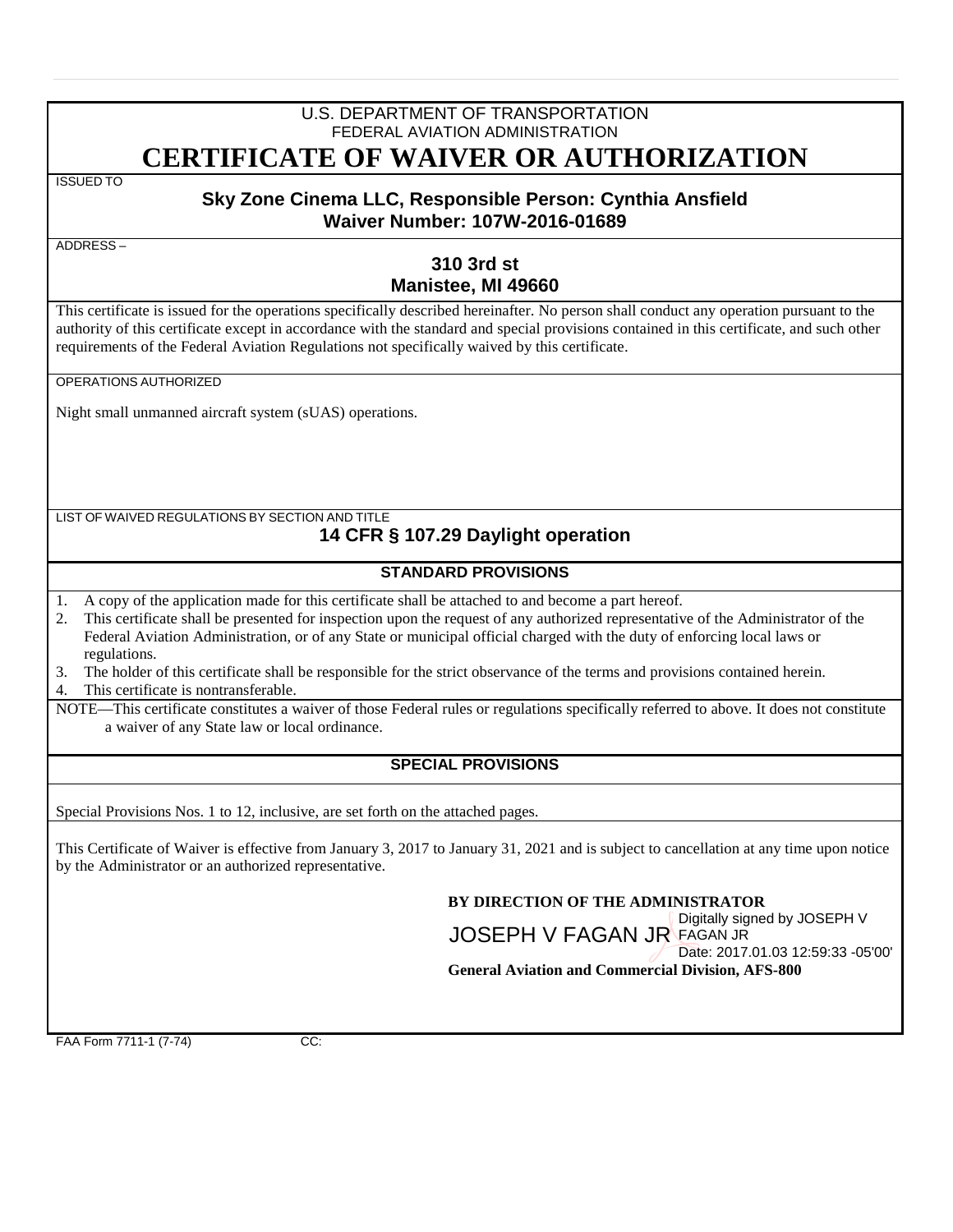### **SPECIAL PROVISIONS ISSUED TO Sky Zone Cinema LLC**

#### **General.**

The FAA's Flight Standards Service has reviewed your application to ensure compliance with the requirements of 14 CFR § 107.200. The Administrator finds that the proposed sUAS operation can be conducted safely under the provisions of this Certificate of Waiver (Waiver) as listed below, because you have established adequate mitigations for risks involved with operating your sUAS in the manner you described. Adherence to the provisions of this Waiver establishes the required level of safety within the national airspace system.

This Waiver may be canceled at any time by the Administrator, the person authorized to grant the Waiver, or the representative designated to monitor a specific operation. As a general rule, this Waiver may be canceled when it is no longer required, there is an abuse of its provisions, or when unforeseen safety factors develop. Failure to comply with any provision listed below is a violation of the terms of this Waiver and may serve as justification for cancellation.

List of Regulations Waived by Section and Title. The following regulations are waived:

14 CFR § 107.29, Daylight operation, is waived to allow sUAS operations during night.

**Common Provisions.** The Responsible Person is directly responsible for safety of operations conducted under this Waiver and will ensure the remote Pilot in Command (PIC), manipulator of the controls, and Visual Observer (VO) complies with all provisions of this Waiver.

1. The Responsible Person listed on the Waiver is responsible to the FAA for the safe conduct of the operations. Prior to conducting operations that are the subject of this Waiver, the responsible person:

> a. Must ensure the remote PIC, manipulators of the controls, and VO are informed on the terms and provisions of this waiver and the strict observance of the terms and provisions herein;

> b. Must ensure the remote PIC, manipulators of the controls, and VO are informed and familiar with part 107 regulations not waived; and

c. The above must be documented and must be presented for inspection upon request from the Administrator or an authorized representative.

- 2. This Waiver must not be combined with any other waiver(s), authorizations(s), or exemption(s) without specific authorization from the FAA;
- 3. The FAA has the authority to cancel or delay any or all flight operations if the safety of persons or property on the ground or in the air, are in jeopardy or there is a violation of the terms of this Waiver;
- 4. Operations under this Waiver are to be conducted in Class G airspace only unless specific airspace authorization or Waiver is received from the FAA in accordance with § 107.41;